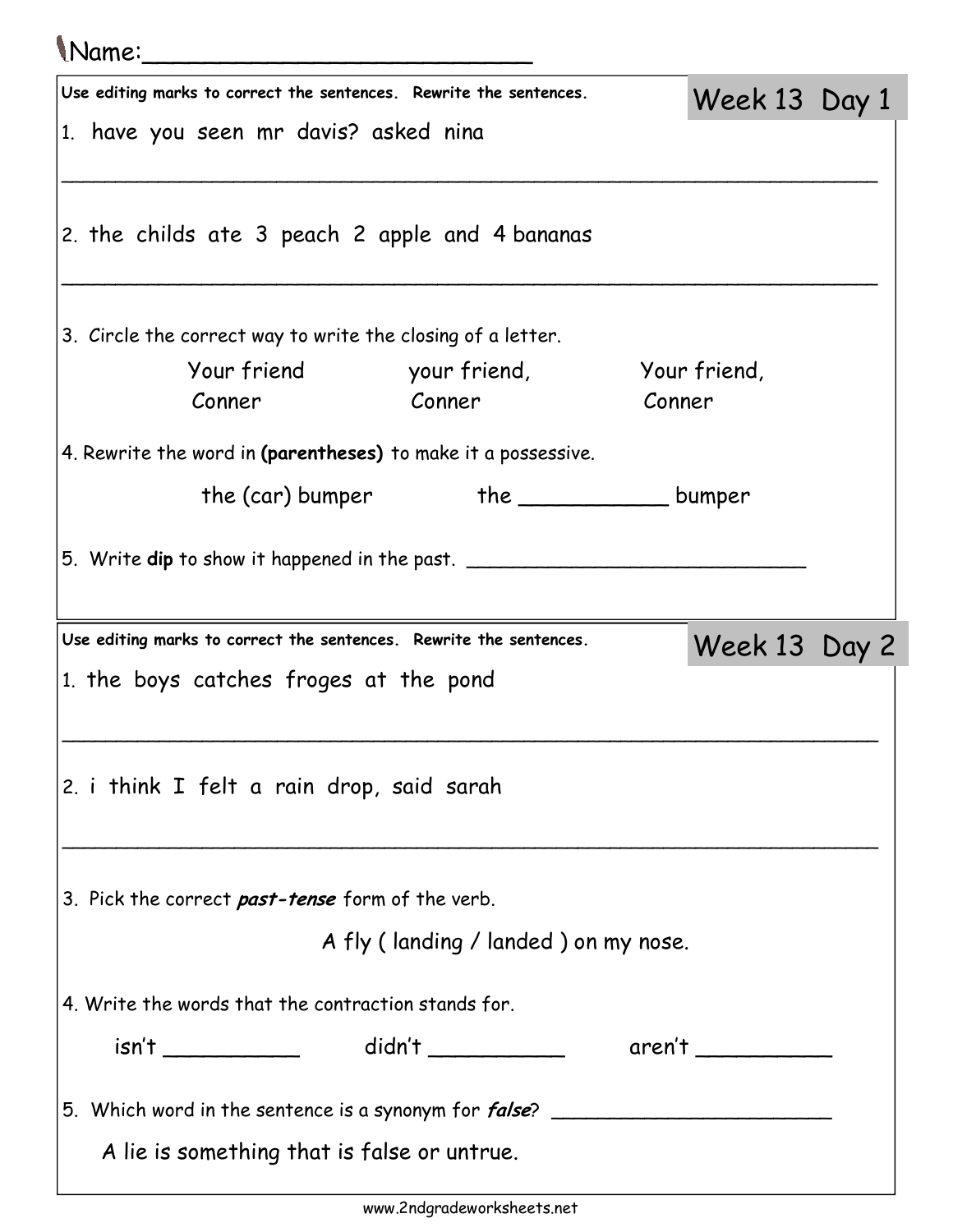## Name:\_\_\_\_\_\_\_\_\_\_\_\_\_\_\_\_\_\_\_\_\_\_\_\_\_

| Use editing marks to correct the sentences. Rewrite the sentences.                                          | Week 13 Day 3 |  |  |  |  |  |
|-------------------------------------------------------------------------------------------------------------|---------------|--|--|--|--|--|
| 1. dont forget your back pack, said mrs starkey                                                             |               |  |  |  |  |  |
| 2. the girls playing tag at recess tomorrow                                                                 |               |  |  |  |  |  |
| 3. Circle the correct way to write the greeting of a letter.<br>Dear Braelynn, dear Braelynn, Dear Braelynn |               |  |  |  |  |  |
| 4. Write a compound word that describes what you might eat while watching a movie.                          |               |  |  |  |  |  |
| 5. If "silent" means <i>quiet</i> , what does "silently" mean?<br>in a quiet way without quiet quiet again  | not quiet     |  |  |  |  |  |
| Use editing marks to correct the sentences. Rewrite the sentences.                                          | Week 13 Day 4 |  |  |  |  |  |
| 1. mrs starkey doesnt like snake                                                                            |               |  |  |  |  |  |
| 2. braxton will played a soccer game saturday morning                                                       |               |  |  |  |  |  |
|                                                                                                             |               |  |  |  |  |  |
| 3. Pick the correct <i>future-tense</i> form of the verb.                                                   |               |  |  |  |  |  |
| I (watch / will watch) a movie.                                                                             |               |  |  |  |  |  |
| 4. Write the correct contraction for the words.                                                             |               |  |  |  |  |  |
|                                                                                                             |               |  |  |  |  |  |
|                                                                                                             |               |  |  |  |  |  |